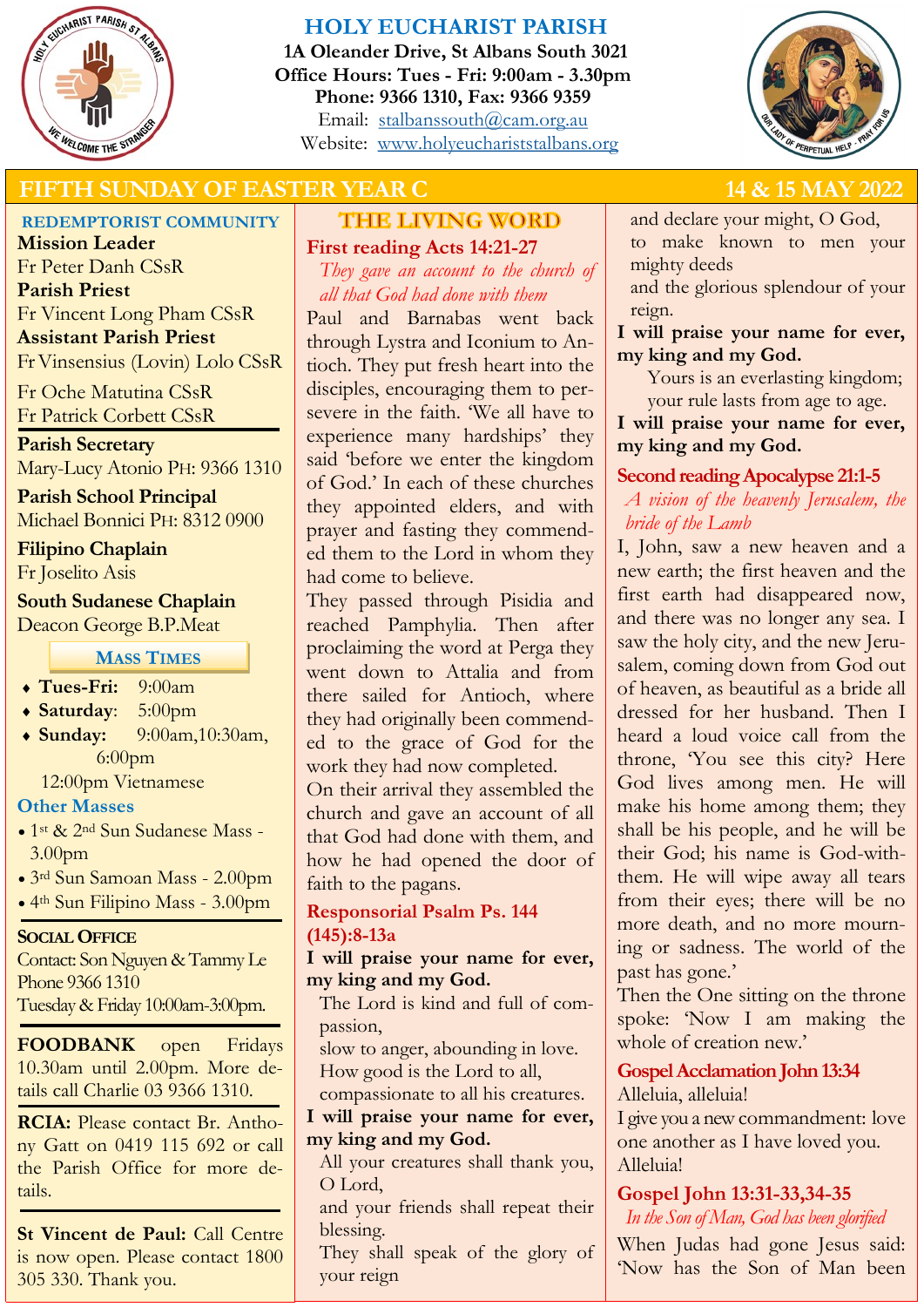glorified, and in him God has been glorified. If God has been glorified in him, God will in turn glorify him in himself, and will glorify him very soon. 'My little children, I shall not be with you much longer. I give you a new commandment: love one another; just as I have loved you, you also must love one another. By this love you have for one another, everyone will know that you are my disciples.'

#### **REFLECTION ON THE GOSPEL**

The literary context for today's gospel reading is Jesus' final meal with his disciples. Jesus has washed the feet of his foot-weary table companions, and has thus provided an example of what it means to love. What he has done for them, they are to do for one another. In other words, no form of service is too menial for a Christian disciple, and privileged exemption from service of others has no place in gospel living or in gospel leadership. Pope Francis has witnessed powerfully to this from the beginning of his papacy and in diverse ways over the past three years.

Jesus is troubled in spirit (v. 21) at this meal. There is a sense of foreboding in this statement. He knows that membership of the group is no guarantee of fidelity or of sustained goodness. All are capable of betrayal and Judas, who has been one of his closest companions, is about to hand him over to the authorities and ultimately to death. Another, Simon Peter, after protesting undying loyalty will proceed to deny him three times (vv. 37-38). Though troubled and no doubt disappointed by the failure of his friends and the dire consequences for himself, Jesus continues to teach the way of discipleship.

The betrayer's departure from the meal, Jesus informs them, signals the imminent arrival of the moment of glorification. Events have been set in train that will culminate in God's victory over evil and death. But this is not the end of their association with him. He will leave them very soon and they are to continue on the way of discipleship. His legacy to them is "a new commandment" – to love one another just as he has loved them. If they do that, everyone will know they are his disciples. To love as Jesus loved, however, is no small thing: it is to be willing to give one's life for the sake of "the other".

This new commandment to love one another is also Jesus' legacy to us, the successors of those early disciples. Loving care of the broken-hearted, of the warravaged and displaced, of the sick and the weary; providing shelter for the homeless; attentiveness to those grieving the loss of loved ones or of livelihood; a restorative gesture or word; a change in lifestyle or a tree planted in the interests of planetary survival these are some of the ways of love and of discipleship. In our times, we have come to realise that "the other" embraces the more-than

human and that love of all God's creation is part of the new commandment.

#### **By Veronica Lawson RSM**

# **AMID CRISES AND WAR, GRANDPARENTS' PRAYERS CAN TRANSFORM THE WORLD**

In Pope Francis' Message for the 2nd World Day of Prayer for Grandparents and Elderly, Pope Francis encourages the elderly to persevere in hope and reminds them of their great power to transform the world through prayer and tenderness.

Pope Francis says aging is not a condemnation, but a blessing, and that even if society or your own frailties may tempt you to think otherwise, you are invaluable and God wants you to persevere in hope!

This encouragement was at the heart of the Mes-

sage released Tuesday for the [2nd World Day of Prayer](https://www.vatican.va/content/francesco/en/messages/nonni/documents/20220503-messaggio-nonni-anziani.html)  [for Grandparents and the Elderly,](https://www.vatican.va/content/francesco/en/messages/nonni/documents/20220503-messaggio-nonni-anziani.html) which falls this year on 24 July.

The Church observes the World Day each year on the fourth Sunday in July, close to the feast of Jesus' grandparents, Saints Joachim and Anne.

Pope Francis instituted this World Day in 2021 since grandparents are often forgotten, but yet "are the link between generations, passing on the experience of life and faith to the young."



In this year's message, the Pope drew largely upon his catecheses on old age, the family and St. Joseph.

#### **Society implies the elderly are useless**

The Pope recalled the Psalmist's words that "In their old age they still bring forth fruit" (*Ps* 92:14). These words, the Pope said, are glad tidings and "a true "'gospel'" that we can proclaim, and which "run counter to what the world thinks about this stage of life..."

Many people are afraid of old age, the Pope said, recognizing they consider it "a sort of disease" with which any contact is best avoided. "The elderly, they think, are none of their concern and should be set apart, perhaps in homes or places where they can be cared for, lest we have to deal with their problems," he lamented. *"This is the mindset of the 'throw-away culture.'"*

Even by those "of us" who are already experiencing old age, the 85-year-old Pope acknowledged, it is not a time of life easily understood. On one hand, the Pope said, we are tempted to ward off old age and preserve our youth, "while on the other, we imagine that the only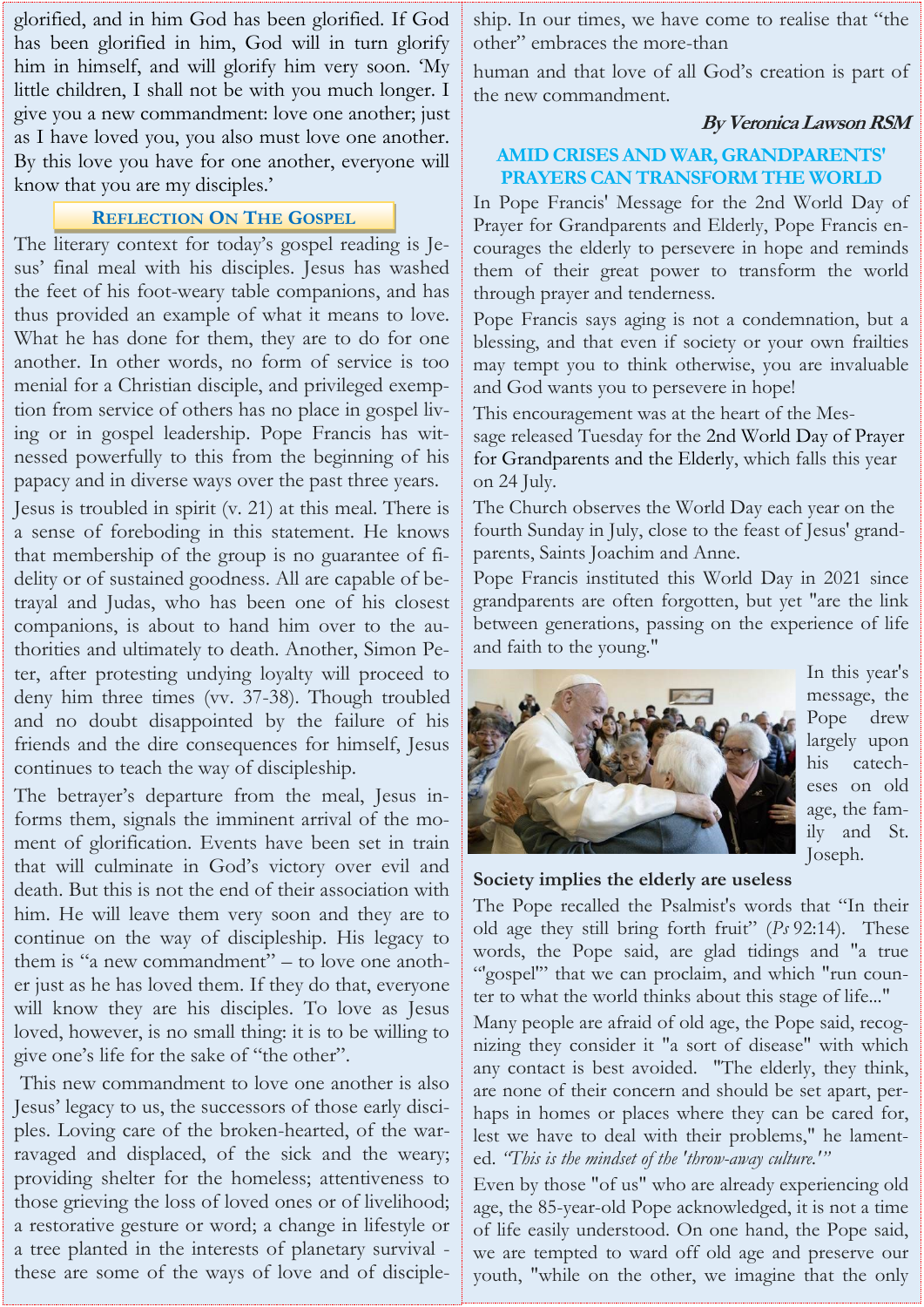thing we can do is bide our time, thinking glumly that we cannot 'still bring forth fruit."'

He notes that retirement and grown children make many things that used to occupy the elderly's time and energy no longer so pressing, while diminishing strength and the onset of sickness leave us feeling uncertain.

"The fast pace of the world – with which we struggle to keep up – seems to leave us no alternative but to implicitly accept the idea that we are useless," he said.

#### **Must persevere in hope**

That same psalm, which meditates on how the Lord has been present at every stage of our lives, the Pope said, "urges us to persevere in hope."

*"Along with old age and white hairs, God continues to give us the gift of life and to keep us from being overcome by evil. If we trust in him, we will find the strength to praise Him still. We will come to see that growing old is more than the natural decline of the body or the inevitable passage of time, but the gift of a long life. Aging is not a condemnation, but a blessing!"*

For this reason, the Pope said, we ought to take care of ourselves and remain active in our later years, also from a spiritual standpoint.

#### **Pope Francis' recommendations on how to stay active**

The Pope then offered some suggestions on how to do so.

*"We ought to cultivate our interior life through the assiduous reading of the word of God, daily prayer, reception of the sacraments and participation in the liturgy. In addition to our relationship with God, we should also cultivate our relationships with others: first of all, by showing affectionate concern for our families, our children and grandchildren, but also for the poor and those who suffer, by drawing near to them with practical assistance and our prayers."*

These things, the Pope said, "will help us not to feel like mere bystanders, sitting on our porches or looking out from our windows, as life goes on all around us." Instead, "we should learn to discern everywhere the presence of the Lord," the Holy Father said.

*"Old age is no time to give up and lower the sails, but a season of enduring fruitfulness: a new mission awaits us and bids us look to the future."*

The Pope encouraged them to take an active role in the revolution of tenderness.

### **Grandparents' prayers can transform a world in crises**

Our world is passing through a time of trial and testing, beginning with the sudden, violent outbreak of the pandemic, and then by a war that is harming peace and development on a global scale. Nor is it a coincidence that war is returning to Europe at a time when the generation that experienced it in the last century is dying out.

These great crises risk anaesthetizing us to the reality of other "epidemics" and other widespread forms of violence that menace the human family and our common home. All this points to the need for a profound change, a conversion.

We grandparents and elderly people, the Pope stated, have a great responsibility: "to teach the women and men of our time to regard others with the same understanding and loving gaze with which we regard our own grandchildren." Since the elderly have grown in humanity by caring for others, "now we can be teachers of a way of life that is peaceful and attentive to those in greatest need," he said.

We have a responsibility to protect the world, the Pope insisted.

"Our grandparents," he reminded, "held us in their arms and carried us on their knees; now is the time for us to carry on our own knees – with practical assistance or with prayer alone – not only our own grandchildren but also the many frightened grandchildren whom we have not yet met and who may be fleeing from war or suffering its effects," he said.

*"Let us hold in our hearts – like Saint Joseph, who was a loving and attentive father – the little ones of Ukraine, of Afghanistan, of South Sudan…"*

### **Enduring 'chorus' of a great spiritual sanctuary**

Many of us have come to a sage and humble realization of what our world very much needs: the recognition that we are not saved alone, and that happiness is bread we break together.

*"Dear grandparents, dear elderly persons, we are called to be artisans of the revolution of tenderness in our world! Let us do so by learning to make ever more frequent and better use of the most valuable instrument at our disposal and, indeed, the one best suited to our age: prayer."*

The Pope encouraged the elderly to be "poets of prayer," stressing, "Our trustful prayer can do a great deal: it can accompany the cry of pain of those who suffer, and it can help change hearts."

Pope Francis invited them to join him in being "the enduring 'chorus' of a great spiritual sanctuary, where prayers of supplication and songs of praise sustain the community that toils and struggles in the field of life."

#### **Living the World Day concretely**

The World Day of Grandparents and the Elderly, the Pope said, "is an opportunity to proclaim once more, with joy, that the Church wants to celebrate together with all those whom the Lord – in the words of the Bible – has 'filled with days.'"

"Let us celebrate it together!" he said.

*"I ask you to make this Day known in your parishes and communities; to seek out those elderly persons who feel most alone, at home or in residences where they live. Let us make sure that no*